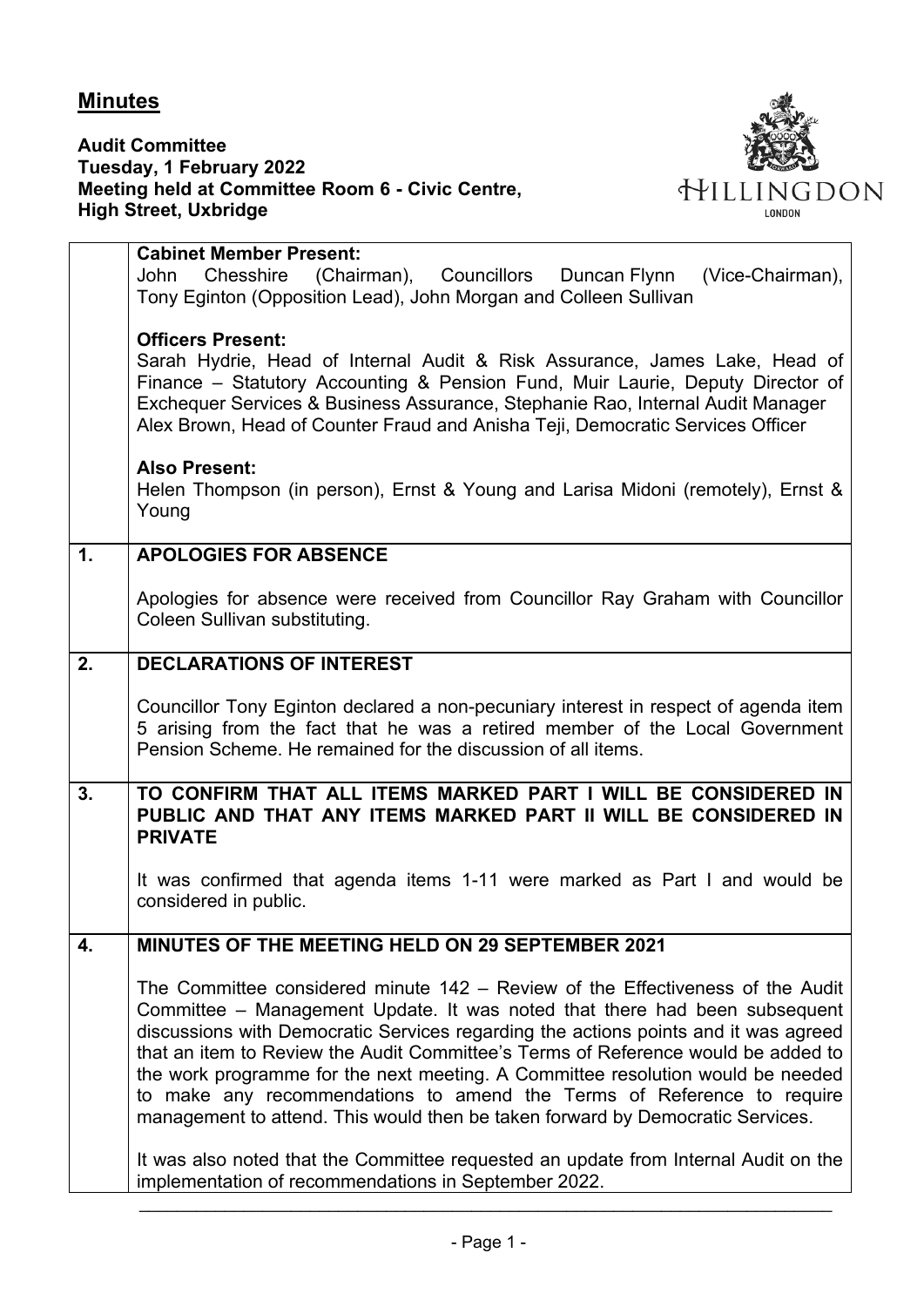|    | RESOLVED: That the minutes of the meeting held on 29 July 2021 be approved<br>as a correct record, subject to amending the dates from 2019/20 to 2020/21 in<br>minute 144.                                                                                                                                                                                                                                                                                                                                                                                                                                                      |
|----|---------------------------------------------------------------------------------------------------------------------------------------------------------------------------------------------------------------------------------------------------------------------------------------------------------------------------------------------------------------------------------------------------------------------------------------------------------------------------------------------------------------------------------------------------------------------------------------------------------------------------------|
| 5. | <b>UPDATE EXTERNAL AUDIT GRANT CERTIFICATION 2020/21</b>                                                                                                                                                                                                                                                                                                                                                                                                                                                                                                                                                                        |
|    | The Committee was provided with an update on three areas of 2020/21 certification<br>work undertaken by Ernst & Young (EY), the External Auditor, and covered Teachers<br>Pensions, Housing Benefit Assurance Process and Capital Receipts Pooling.                                                                                                                                                                                                                                                                                                                                                                             |
|    | The Committee was advised that there had been progress in three areas:                                                                                                                                                                                                                                                                                                                                                                                                                                                                                                                                                          |
|    | Teachers Pensions Q4 2021 - No adjustments had been noted in the Teacher's<br>$\bullet$<br>Pension return and it was submitted by the 30 November 2021 deadline.<br>Housing Benefit Assurance Process (HBAP) – the audit was submitted by the 31<br>$\bullet$<br>January 2022 deadline as expected.<br>Capital Receipts Pooling - EY had began their work relating to the Capital<br>$\bullet$<br>Receipts Pooling and were expected to the meet the extended deadline of the 31<br>March 2022.                                                                                                                                 |
|    | RESOLVED: That the Committee noted the update.                                                                                                                                                                                                                                                                                                                                                                                                                                                                                                                                                                                  |
| 6. | <b>EXTERNAL AUDIT 2020/21 STATEMENT OF ACCOUNTS</b>                                                                                                                                                                                                                                                                                                                                                                                                                                                                                                                                                                             |
|    | The Committee was provided with a summary of the findings of Ernst & Young (EY),<br>the External Auditor, on the external audit of the 2020/21 statement of accounts,<br>including the pension fund accounts. The report detailed the Council's main financial<br>statements, and the pension fund accounts audit.                                                                                                                                                                                                                                                                                                              |
|    | The Committee was informed that there had been considerable progress since<br>September 2021 and there was no material change. The results were expected by<br>this week and would be distributed to Members. It was noted that EY was unable to<br>finalise the annual audit and issue the audit certificate until the Whole Government<br>Accounts submission had been considered by the HM Treasury (HMT). It was<br>reported that HMT were still developing a Data Collection Tool (DCT) which was due<br>for release in Q1 2022. This did not impact an audit opinion being issued on the<br><b>Statement of Accounts.</b> |
|    | During Member questions, it was noted that the last update on the DCT was expected<br>by the end of January 2022. It was also noted that the delivery of the result of the<br>accounts had been impacted by resourcing, staff remote working and more rigorous<br>analysis into the accounts. This had contributed to the delay. As a learning exercise,<br>debrief meetings had been arranged with officers where areas of challenge would be<br>reviewed to refocus efforts for the following year.                                                                                                                           |
|    | The Committee was advised that following the approval of delegated authority in<br>September 2021, the Chairman would be asked to virtually sign the on behalf of the<br>Committee following receipt of the audit opinion and audit results report                                                                                                                                                                                                                                                                                                                                                                              |
|    | RESOLVED: That the Committee noted the 202/21 external audit update.                                                                                                                                                                                                                                                                                                                                                                                                                                                                                                                                                            |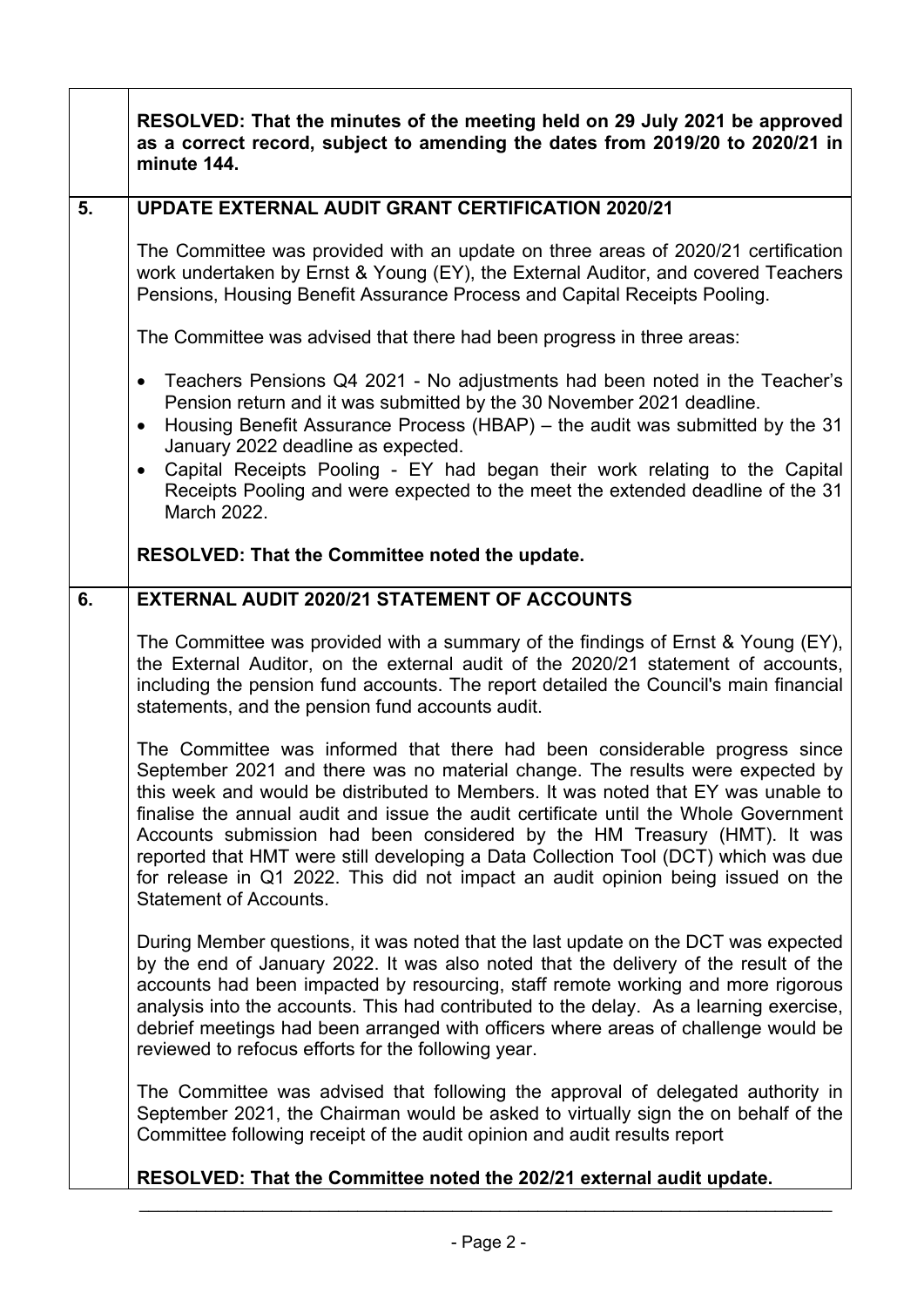| 7. | INTERNAL AUDIT PROGRESS REPORT FOR 2021/22 QUARTER 2 (INCLUDING<br>THE QUARTER 3 INTERNAL AUDIT PLAN)                                                                                                                                                                                                                                                                                                                                                                                                                                                                                                                        |
|----|------------------------------------------------------------------------------------------------------------------------------------------------------------------------------------------------------------------------------------------------------------------------------------------------------------------------------------------------------------------------------------------------------------------------------------------------------------------------------------------------------------------------------------------------------------------------------------------------------------------------------|
|    | The Committee received the Internal Audit (IA) Progress Report for 2020/21 Quarter<br>2 and IA Plan for Quarter 3 which provided summary information on all IA work<br>covered in relation to 2021/22, together with assurance levels in this respect.                                                                                                                                                                                                                                                                                                                                                                       |
|    | It was reported that since the Q2 IA Progress Report in July 2021, 1 assurance<br>review and 3 grant claims had concluded. 2 assurance reviews and 1 consultancy<br>review were at draft report/ memo stage. 9 assurance reviews, 2 consultancy reviews<br>and 2 grant claims were at advanced testing stage and 1 assurance review was at<br>planning stage. Performance against Key Performance Indicators 5 and 6 were below<br>target however this had been expected as it was relatively early in the audit year.                                                                                                       |
|    | <b>RESOLVED:</b>                                                                                                                                                                                                                                                                                                                                                                                                                                                                                                                                                                                                             |
|    | 1. That the Audit Committee noted the IA Progress Report for 2021/22<br>Quarter 2 and approval be given to the Quarter 3 Internal Audit Plan.<br>2. That the Committee noted the coverage, performance and results of<br>Business Assurance Internal Audit activity within this quarter.                                                                                                                                                                                                                                                                                                                                     |
| 8. | INTERNAL AUDIT PROGRESS REPORT FOR 2021/22 QUARTER 3 (INCLUDING<br>THE QUARTER 4 INTERNAL AUDIT PLAN)                                                                                                                                                                                                                                                                                                                                                                                                                                                                                                                        |
|    | The Committee received the Internal Audit (IA) Progress Report for 2020/21 Quarter<br>3 and IA Plan for Quarter 4 which provided summary information on all IA work<br>covered in relation to 2021/22, together with assurance levels in this respect.                                                                                                                                                                                                                                                                                                                                                                       |
|    | It was reported that since the Q2 IA Progress Report in October 2021, 6 assurance<br>reviews, 2 consultancy reviews and 4 grant claims had concluded and 3 assurance<br>reviews and 1 consultancy review were at draft report/memo stage. In addition, 11<br>assurance reviews were at advanced testing stage and 1 assurance review and 1<br>consultancy review were at planning stage. An external Quality Assessment of the<br>shared IA service at the LB of Camden and LB of Islington had also been undertaken<br>and this proved to be an insightful and useful benchmark in comparing LB Hillingdon<br>IA processes. |
|    | The Committee was informed that during 2021/22 quarter 1 to 3 IA had verified 140<br>outstanding recommendations. 67% of these recommendations<br>had<br>been<br>implemented and the remaining 33% had their deadlines extended following<br>agreement with the Head of Internal Audit and relevant Corporate Director. There had<br>been a temporary shift in resource to accommodate the preparation of the annual<br>internal audit plan.                                                                                                                                                                                 |
|    | During Member discussions, it was noted that there had been changes in senior<br>management structure and directorates had been merged.                                                                                                                                                                                                                                                                                                                                                                                                                                                                                      |
|    | In terms of outstanding recommendations, it was explained that previously pre<br>pandemic 98-99% of IA risks were identified and actioned within agreed timescales.                                                                                                                                                                                                                                                                                                                                                                                                                                                          |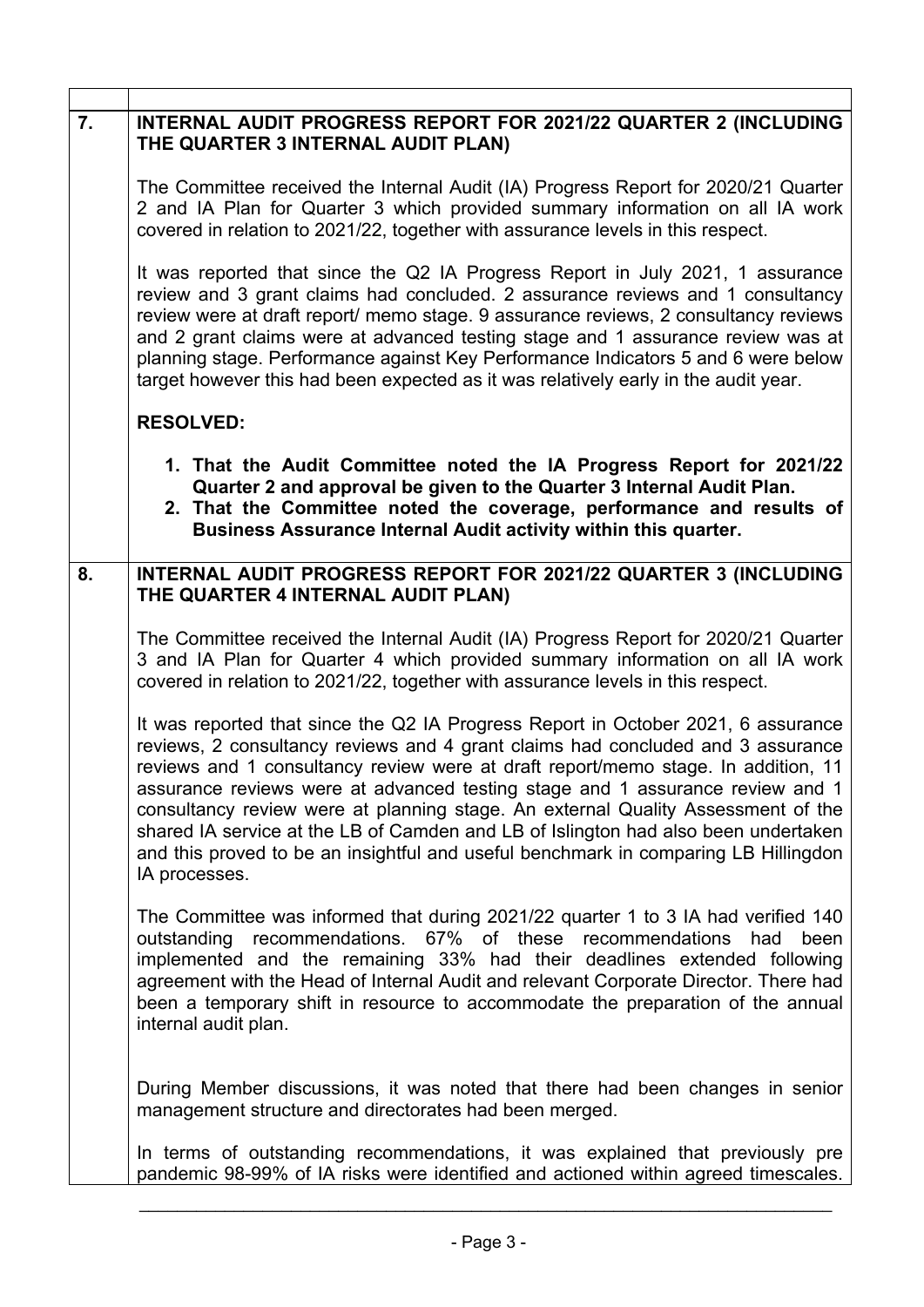|    | • An analysis of the risks, strengths, weaknesses, opportunities and threats to<br>the IA Service.<br>The Committee welcomed the areas of focus and questioned whether loss of key<br>staff ought to be added as a consideration.                                                                                                                                                                                                                                                                                          |
|----|----------------------------------------------------------------------------------------------------------------------------------------------------------------------------------------------------------------------------------------------------------------------------------------------------------------------------------------------------------------------------------------------------------------------------------------------------------------------------------------------------------------------------|
|    | The following areas had been considered:<br>The core objectives of London Borough of Hillingdon (LBH) and the specific<br>risks that impacted the achievement of those objectives;<br>Regulatory requirements for IA coverage;<br>$\bullet$<br>The most recent reviews of IA and Audit Committee effectiveness;<br>• The content of corporate and directorate risk registers and assurance<br>frameworks to understand the risks faced, and the controls that the Council<br>placed reliance on to manage those risks; and |
|    | The Committee considered the draft Internal Audit Strategy for 2022 - 2025. The<br>Council's strategic objectives delivered through the Hillingdon Improvement Plan<br>(HIP), were the starting point in the development of the strategy.                                                                                                                                                                                                                                                                                  |
| 9. | 1. That the Audit Committee noted the IA Progress Report for 2021/22<br>Quarter 3 and approval be given to the Quarter 4 Internal Audit Plan.<br>2. That the Committee noted the coverage, performance and results of<br>Business Assurance Internal Audit activity within this quarter.<br><b>INTERNAL AUDIT STRATEGY 2022 - 25</b>                                                                                                                                                                                       |
|    | <b>RESOLVED:</b>                                                                                                                                                                                                                                                                                                                                                                                                                                                                                                           |
|    | This was the last meeting for the Head of Internal Audit, and they were thanked for<br>their dedication and excellent service.                                                                                                                                                                                                                                                                                                                                                                                             |
|    | It was noted that recruitment of internal auditors was a high priority for IA and an<br>interim Head of Internal Audit had been appointed. Interim resources would be<br>obtained from Mazars if required.                                                                                                                                                                                                                                                                                                                 |
|    | However during the pandemic, priority for the implementation of recommendations<br>had been lowered and a number of extensions had been agreed. Moving out of the<br>pandemic there needed to be more accountability for the risks and the<br>implementation of recommendations. Work was being done to raise awareness, risk<br>owners were being asked for proposed actions and there was close liaison with<br>relevant Corporate Directors and their Executive Assistants to manage this.                              |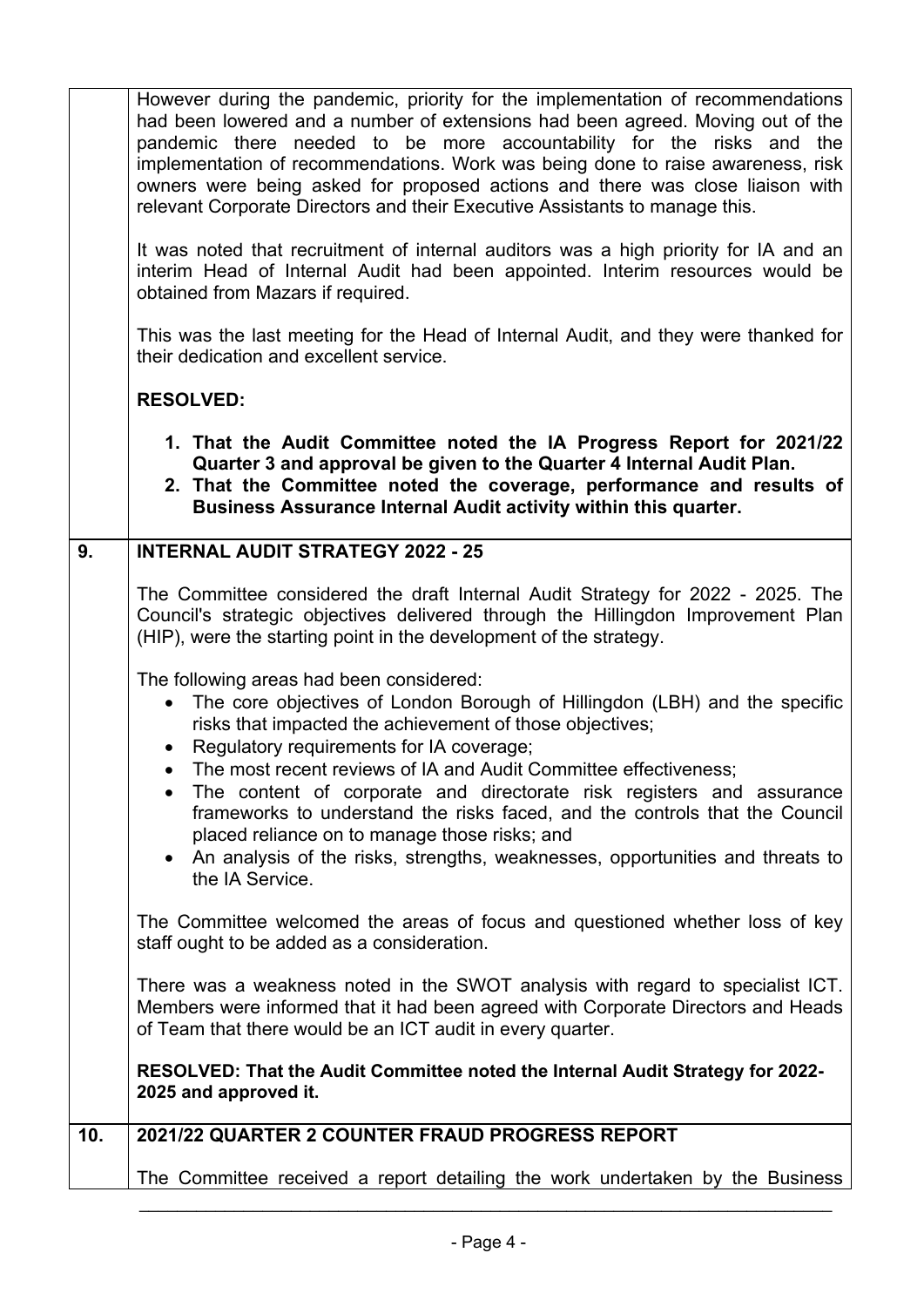|     | Assurance Counter Fraud Team (BACFT) in relation to 2021/22 Quarter 2 and<br>assurances in this respect.                                                                                                                                                                                                                                                                                                                                                                                                                                                                                                                                                               |
|-----|------------------------------------------------------------------------------------------------------------------------------------------------------------------------------------------------------------------------------------------------------------------------------------------------------------------------------------------------------------------------------------------------------------------------------------------------------------------------------------------------------------------------------------------------------------------------------------------------------------------------------------------------------------------------|
|     | It was reported that there had been a total of £1.5m in loss prevention savings in this<br>quarter across Housing, Revenue and Social Care. During the pandemic, the BACFT<br>concentrated on revenues maximisation and using data matching to identify unlisted<br>business premises. As a result, a total of c£1.2m in loss prevention savings had been<br>identified in this area during Q2. This was predominantly made up of 3 undeclared<br>businesses that had now been billed more than £1.1m, following a robust<br>investigation. A three-year criminal investigation into a 10 year tenancy fraud had now<br>concluded and the suspects had been convicted. |
|     | It was confirmed that further clarification would be provided in relation to the NNDR<br>figures in Appendix B of the report.                                                                                                                                                                                                                                                                                                                                                                                                                                                                                                                                          |
|     | The BACFT were commended for their good work.                                                                                                                                                                                                                                                                                                                                                                                                                                                                                                                                                                                                                          |
|     | RESOLVED: That the Audit Committee noted the Counter Fraud Progress<br>Report for 2021/22 Quarter 2.                                                                                                                                                                                                                                                                                                                                                                                                                                                                                                                                                                   |
| 11. | 2021/22 QUARTER 3 COUNTER FRAUD PROGRESS REPORT                                                                                                                                                                                                                                                                                                                                                                                                                                                                                                                                                                                                                        |
|     | The Committee received a report detailing the work undertaken by the Business<br>Assurance Counter Fraud Team (BACFT) in relation to 2021/22 Quarter 3 and<br>assurances in this respect.                                                                                                                                                                                                                                                                                                                                                                                                                                                                              |
|     | It was reported that the BACFT had achieved a c£639k in loss prevention savings in<br>Q3 alone across Revenues, Social Care and Housing services, bringing the total year<br>to date loss prevention financial savings to c£2.47m. This made 2021/22 the most<br>successful financial year ever for the BACFT. During Q3, the BACFT had tackled<br>tenancy fraud through risk based proactive projects and investigative work. The work<br>carried out by the BACFT had generated a significant return during the quarter with<br>17 Council properties recovered for sub-letting or non-occupation.                                                                   |
|     | During Member questions, it was noted that the blue badge investigation had been<br>intelligence led and there was further work planned in this area. It was also noted that<br>there were some staffing vacancies in the team.                                                                                                                                                                                                                                                                                                                                                                                                                                        |
|     | The Committee commended the team for their excellent work and considered that<br>this would be good making for an application for specific fraud awards.                                                                                                                                                                                                                                                                                                                                                                                                                                                                                                               |
|     | RESOLVED: That the Audit Committee noted the Counter Fraud Progress<br>Report for 2021/22 Quarter 3.                                                                                                                                                                                                                                                                                                                                                                                                                                                                                                                                                                   |
| 12. | <b>COUNTER FRAUD STRATEGY 2022 TO 2025</b>                                                                                                                                                                                                                                                                                                                                                                                                                                                                                                                                                                                                                             |
|     | The Counter Fraud Strategy for 2022 to 2025 was presented to the Committee which<br>set out the planned approach for the next three years.                                                                                                                                                                                                                                                                                                                                                                                                                                                                                                                             |
|     | The key elements of the strategic approach included:                                                                                                                                                                                                                                                                                                                                                                                                                                                                                                                                                                                                                   |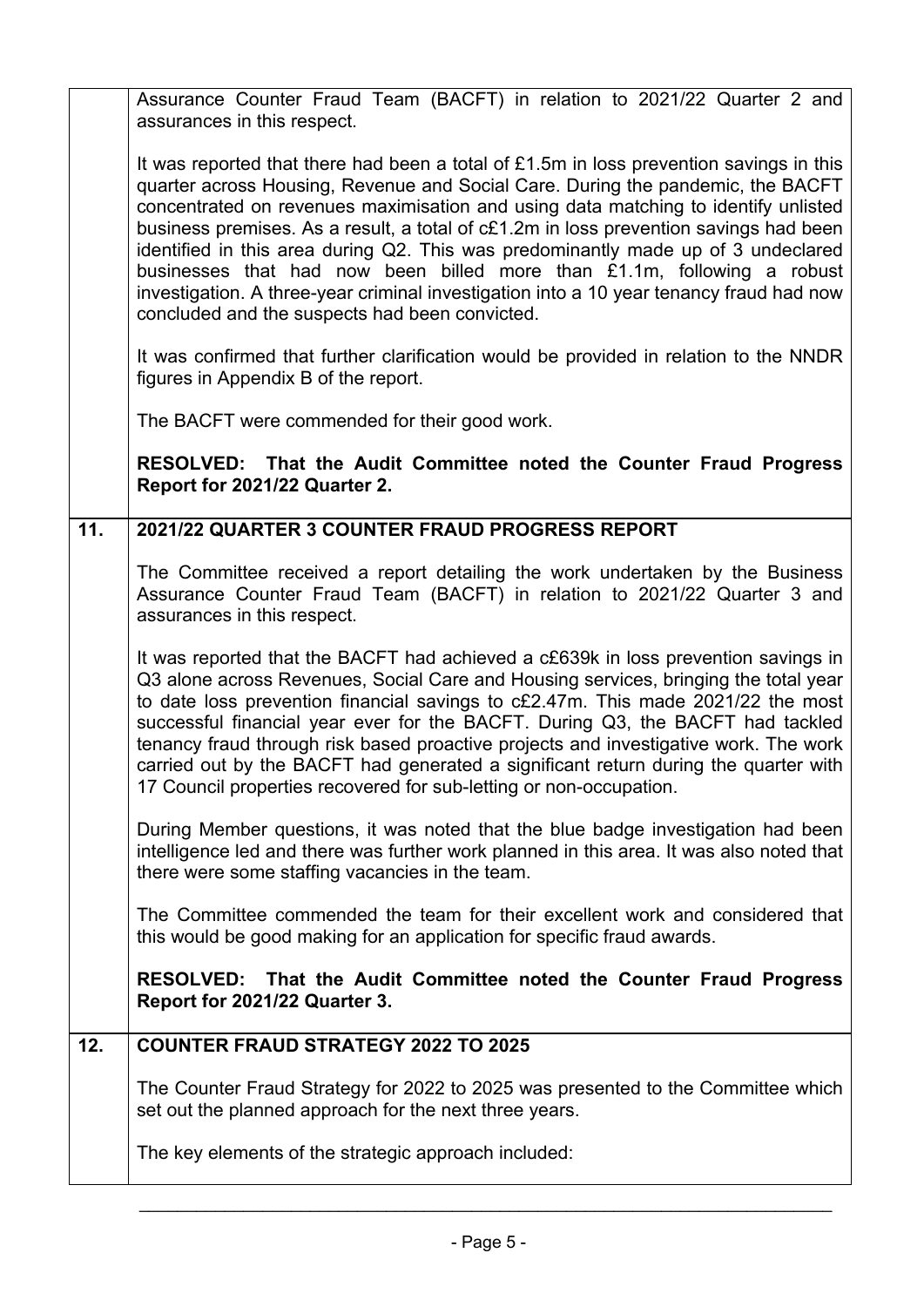|     | • A collaborative approach with Internal Audit to risk and governance.<br>A risk-based approach to Counter Fraud.<br>Partnership & Engagement<br>$\bullet$<br>Prevent, detect, pursue, deter<br>$\bullet$<br>Innovation & Modernisation<br>$\bullet$                                                                                         |
|-----|----------------------------------------------------------------------------------------------------------------------------------------------------------------------------------------------------------------------------------------------------------------------------------------------------------------------------------------------|
|     | It was reported that this approach had been proven to be more effective in the<br>management of fraud risks. It also provided an efficient use of resource in dealing<br>with fraud and a greater opportunity to minimise the Council's fraud losses.                                                                                        |
|     | Further to the Committee's request, it was agreed that the key performance indicators<br>targets would be reviewed and reported to the Committee.                                                                                                                                                                                            |
|     | The Committee commented that the Counter Fraud Strategy was good and clear.                                                                                                                                                                                                                                                                  |
|     | RESOLVED: That the Audit Committee noted the Counter Fraud Strategy 2022<br>to 2025 and suggested any amendments and comments.                                                                                                                                                                                                               |
| 13. | 2021/22 QUARTERS 2 AND 3 CORPORATE RISK REGISTER                                                                                                                                                                                                                                                                                             |
|     | The Corporate Risk Register for Quarter 2 and Quarter 3 (July to December 2021)<br>report was presented to Members. The report provided evidence about how identified<br>corporate risks had been managed and the actions which were being taken to<br>mitigate those risks.                                                                 |
|     | It was reported that since quarter 1 there had been key movements in:                                                                                                                                                                                                                                                                        |
|     | Risk 3 - Asylum / Unaccompanied Minors / Trafficked Children & Young People - The<br>Cause had been updated to reflect that the National Dispersal Scheme from<br>December 2021 was now mandatory.<br>Risk 9 – Cyber Security - This risk rating had changed from "D1" to "C1" to reflect the<br>current wider cyber security landscape.     |
|     | Risk 10 - Brexit - This risk was now retired as previous financial and economic<br>pressures had now materialised with mitigating activity embedded in strategic and<br>operational delivery.                                                                                                                                                |
|     | In response to Member questions regarding horizon scanning, it was explained that<br>this was conducted on a regular basis, with the Head of IT receiving daily reports<br>about potential cyber-attacks, areas of exposure and weaknesses. It was anticipated<br>that risk 12 - Coronavirus would come down as the pandemic came to an end. |
|     | RESOLVED: That the Committee reviewed the Corporate Risk Register for<br>Quarters 2 and 3 (July to December 2021) as part of the Committee's role to<br>independently assure the Council's corporate risk management arrangements.                                                                                                           |
| 14. | <b>AUDIT COMMITTEE FORWARD PROGRAMME</b>                                                                                                                                                                                                                                                                                                     |
|     | Consideration was given to the forward work programme for the Committee.                                                                                                                                                                                                                                                                     |
|     | It was agreed that an item on the Review of the Audit Committee's Terms of<br>Reference would be added to the work programme for the next meeting. An update                                                                                                                                                                                 |